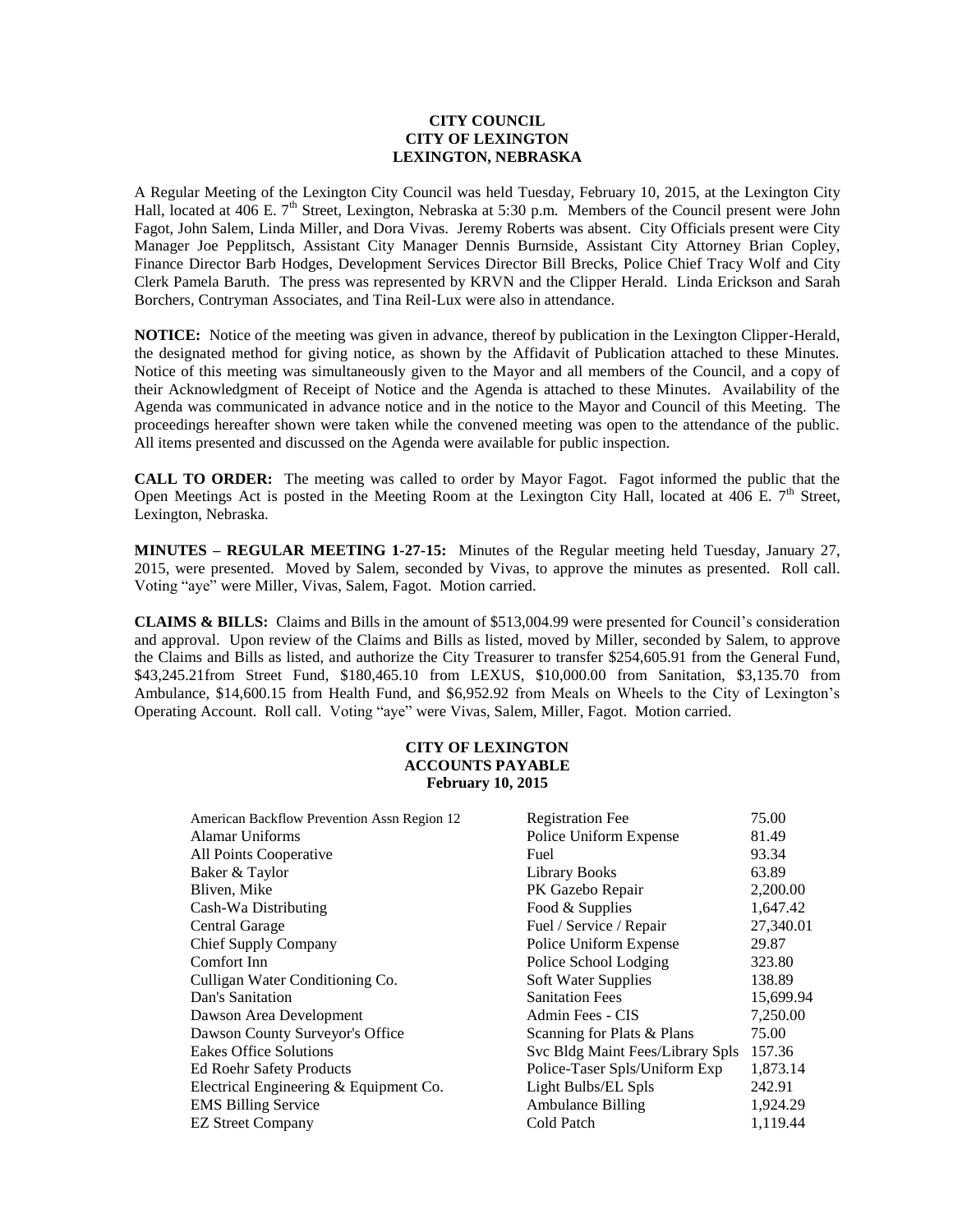Fastenal Company **Example 22.55** WWTP Supplies 22.55 Gale/Cengage Learning Library Books 199.63 Galls, LLC **Commentary Police Uniform Expense** 228.04 HD Supply Waterworks WR / EL Meters 16,016.80 Health Claims Fund Claims 13,411.30 Heldt & McKeone Law Offices **Professional Fees** 2,700.00 Hiland Dairy Foods Company, LLC Food & Beverages 373.56 Holbein, Dahlas Snow Removal 525.00 Ingram Library Services Library Books 178.69 JEO Consulting Group, Inc. PC PK Lake Restoration Services 3,972.50 Leigh Environmental Equipment, Inc. WWTP Supplies 772.00 Lexington Animal Clinic and Animal Care 742.80 Lexington Area Solid Waste Agency Landfill 747.13 Lexington Family Eyecare Safety Glasses 500.00 Lexington Health Fund Self-funding 36,473.78 Lexington Housing Authority EL Rebates-Legend Oaks II/Santa Fe 17,950.00 Lexington Newspapers, Inc. Publications 283.97 Lexington Postmaster and GGC Postage 165.00 Lexington Public Schools CDBG - Majestic Theater PJ 46,068.00 Lexington Regional Health Center **Ambulance Supplies** 145.00 Lexington Truck & Auto, Inc. Central Garage - Truck Engine 1,250.00 Lexington, City of Franchise Fees 48.48 Lexington City Payroll Account Payroll **Wages** 226,692.30 Social Security Employer Portion / FICA Med 9,409.10 Union Bank & Trust **Employer Portion / Pension** 4,401.68 Union Bank & Trust Trust **Police Pension** 2,216.46 ICMA City Manager Pension 861.07 Matt Friend Truck Equipment, Inc. Central Garage Supplies 304.60 Meritain Health **Health Health** Premium 20.083.78 MicroMarketing, LLC Library Books 217.92 Mid-American Research Chemical ST Supplies 434.58 Mid-States Organized Crime Information Center Membership Dues 150.00 Midwest Connect **Business Office Supplies** 283.56 Moore Medical, LLC **Ambulance** Supplies 818.27 Morris Press 289.51 Nebraska Code Officials Association Membership Dues 115.00 Nebraska Library Commission Library Subscription 219.00 Nebraska Machinery ST Equipment Repairs 10,000.08 O, The Oprah Magazine Library Subscription 32.97 One Call Concepts, Inc. Locates 34.95 Overton Sand & Gravel **Fill Sand 634.72** Fill Sand 634.72 Oxmoor House, Inc. Library Book 42.90 Paulsen, Inc. 2018. Concrete 2018. Concrete 2018. Concrete 2018. 202.12 Platte Valley Communications **Police Supplies** 106.60 Principal Dental Premium 2,769.35 Ryde Transit and Transportation 32.00 S & W Auto Parts, Inc. Central Garage/WWTP/ST Spls 1,561.37 South Central Area Law Enforcement Membership Dues 1,000.00 Service Master of Mid Nebraska Cleaning Service 4,315.47 Source Gas, LLC Gas Service 8,083.93 Standard Life 28.10 Statewide Collections, LLC Collection Fees 1,387.93 Steve's Lock & Key Library Repair 104.50 Streamlight 86.52

Fagot Refrigeration & Electric, Inc. Rec / WWTP Repairs 2,663.35 Subway @ Walmart 1988 Meals 28.00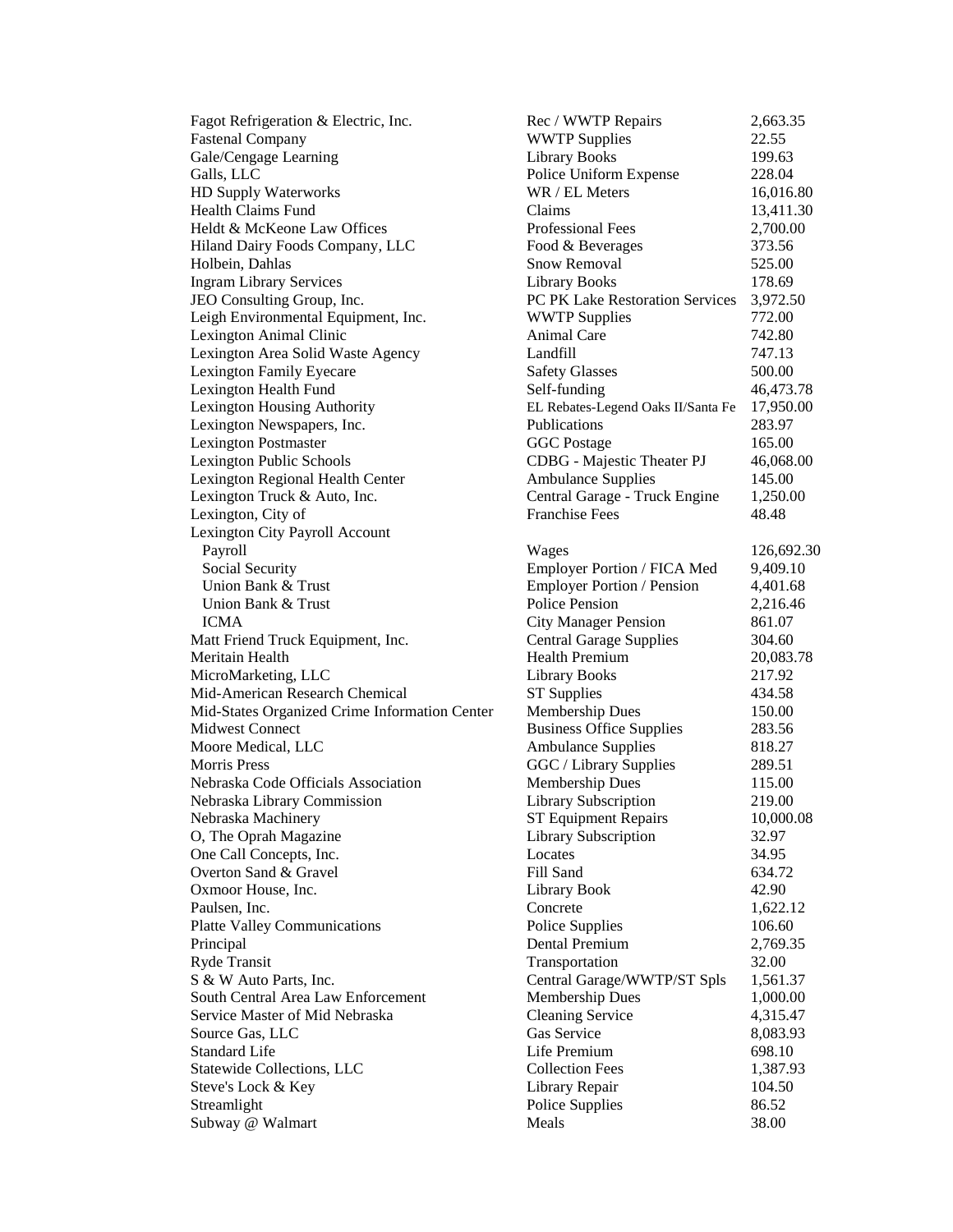| Thompson Co., The                               | Food & Supplies                                 | 1,200.56  |
|-------------------------------------------------|-------------------------------------------------|-----------|
| <b>Titan Access Account</b>                     | WWTP Service / Repair                           | 622.03    |
| <b>Totalfunds by Hasler</b>                     | Postage                                         | 3,000.00  |
| Tri-City Tribune                                | Publications                                    | 99.00     |
| Vision Technology Solutions, LLC                | Web Hosting                                     | 243.10    |
| VSP / Vision Service Plan                       | <b>Vision Premium</b>                           | 735.84    |
| Wal-Mart                                        | Supplies                                        | 199.44    |
| <b>AFLAC</b>                                    | Premium                                         | 1,188.85  |
| <b>Alamar Uniforms</b>                          | Police Uniform Expense                          | 350.84    |
| Baird Holm LLC                                  | Professional Service                            | 75.00     |
| Cash-Wa Distributing                            | Food & Supplies                                 | 1,115.94  |
| Culligan Water Conditioning Co.                 | Soft Water Supplies                             | 100.69    |
| Danko Emergency Equipment                       | Fire Dept Uniform Rack                          | 1,229.60  |
| Davis Energy, Inc.                              | Fuel                                            | 81.24     |
| Dawson Public Power                             | Power Purchase                                  | 9,471.67  |
| Demco, Inc.                                     | <b>Library Supplies</b>                         | 645.06    |
| <b>Ed Roehr Safety Products</b>                 | Police Supplies                                 | 134.77    |
| <b>Eustis Body Shop</b>                         | Vehicle Repair                                  | 664.23    |
| Fagot Refrigeration and Electric, Inc.          | DCOC Light Repair                               | 124.99    |
| Glock Professional, Inc.                        | Police Class                                    | 195.00    |
| Great Western Bank-City Petty Cash              | Uniform Exp/Postage/Veh Reg/Meals/EL Incentives |           |
|                                                 |                                                 | 198.29    |
| GT Distributors, Inc.                           | Police Supplies                                 | 310.00    |
| Hiland Dairy Foods Company LLC                  | Food & Beverages                                | 453.56    |
| Intellicom Computer Consulting, Inc.            | Mo Billing/Meter Reading Service 382.18         |           |
| Jack's Uniforms & Equipment                     | Police Supplies                                 | 364.08    |
| John Deere Financial / Landmark Implement, Inc. | PK Supplies / Repair                            | 423.76    |
| John Deere Financial / Orscheln                 | ST/WWTP/CG/Cem/Fire Spls                        | 359.74    |
| Lexington Glass Company, Inc.                   | Library Door Repair                             | 50.00     |
| Lexington Newspapers, Inc.                      | Publication                                     | 16.76     |
| Lynn Peavey Company                             | Police Supplies                                 | 16.05     |
| Matheson Tri-Gas, Inc.                          | <b>Ambulance Supplies</b>                       | 72.52     |
| McCandless Backhoeing, Inc.                     | <b>Snow Removal</b>                             | 140.00    |
| Miller & Associates                             | <b>CIS</b> Improvements                         | 426.19    |
| Moore Medical LLC                               | <b>Ambulance Supplies</b>                       | 49.81     |
| Municipal Supply, Inc.                          | SW / WR Supplies                                | 2,631.91  |
| Nebraska Department of Revenue                  | Sales & Use Tax                                 | 65,438.52 |
| Nebraska Library Association                    | Registration                                    | 35.00     |
| NebraskaLink                                    | City / Library Service                          | 395.00    |
| O'Hara Lindsay and Associates, Inc.             | Mo Lobbying Service                             | 1,002.79  |
| Paulsen, Inc.                                   | Concrete / Sand / Gravel                        | 715.70    |
| Platte Valley Auto Mart                         | Police Vehicles Service/Repair                  | 1,353.35  |
| S & W Auto Parts                                | <b>WWTP Supplies</b>                            | 66.04     |
| Thalman, Julie                                  | <b>Cleaning Service</b>                         | 160.00    |
| Thompson Co., The                               | Food & Supplies                                 | 1,394.72  |
| Village Uniform                                 | <b>GGC</b> Supplies                             | 50.84     |
| Walmart                                         | Supplies                                        | 198.62    |
|                                                 |                                                 |           |

### TOTAL CLAIMS: 513,004.99

**SUBDIVISION REGULATIONS:** Ordinance No. 2358 entitled "AN ORDINANCE TO AMEND CHAPTER 111 OF THE LEXINGTON CITY CODE, TO PROVIDE FOR ADOPTION OF SUBDIVISION REGULATIONS; TO REPEAL ORIGINAL SECTIONS 111-1 THROUGH 111-134, AND ALL OTHER ORDINANCES OR SECTIONS OF ORDINANCES IN CONFLICT HEREWITH; AND TO PROVIDE FOR AN EFFECTIVE DATE AND FOR PUBLICATION IN PAMPHLET FORM" was presented on second reading. Pepplitsch reported that he has had no further comments on the proposed subdivision regulations.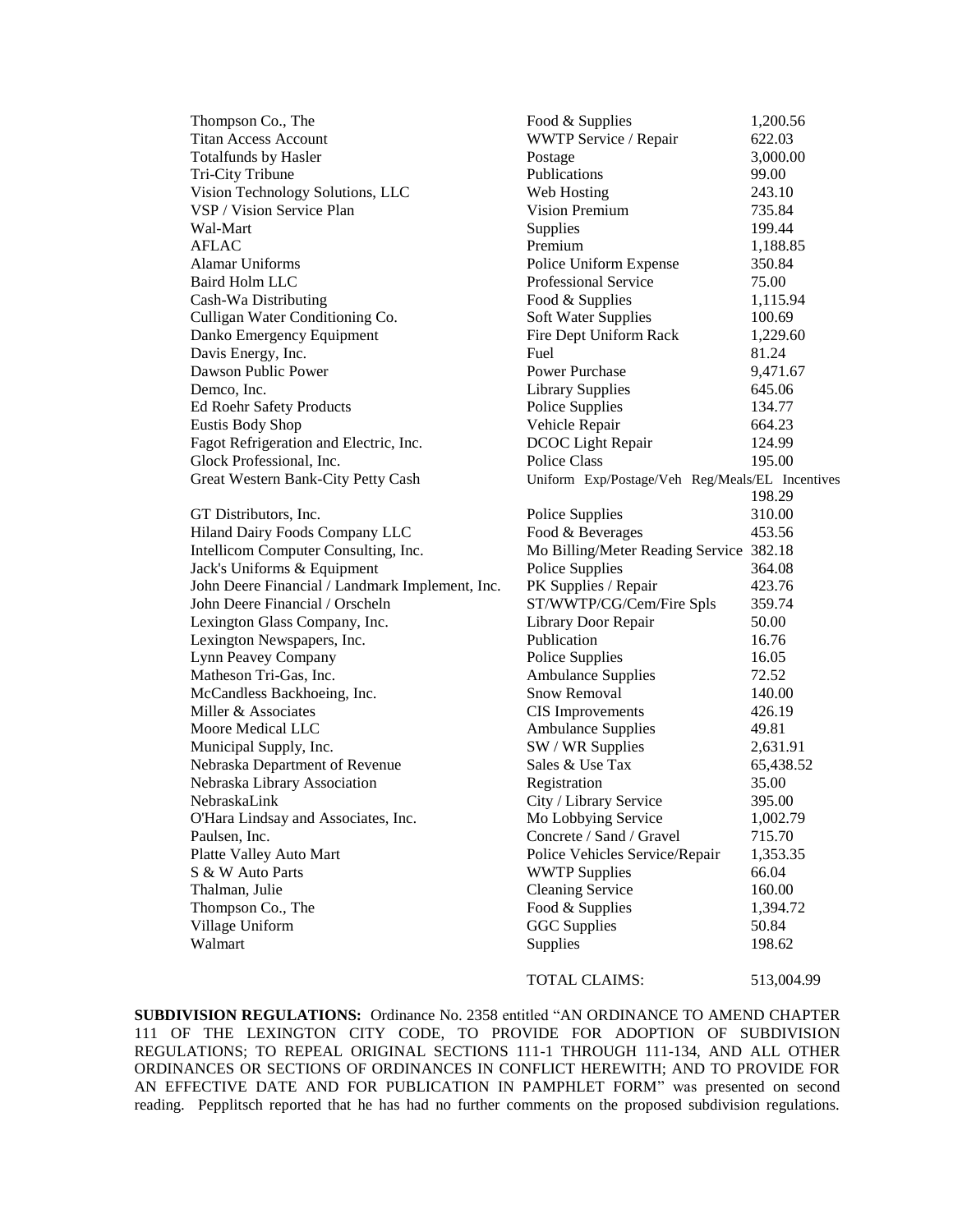Moved by Miller, seconded by Vivas, to suspend the rules regarding the reading of an ordinance on three separate occasions. Roll call. Voting "aye" were Salem, Vivas, Miller, Fagot. Motion carried.

Ordinance No. 2358 was presented on final reading. Moved by Miller, seconded by Salem, to approve Ordinance No. 2358 as presented. Roll call. Voting "aye" were Vivas, Salem, Miller, Fagot. Motion carried.

**LIQUOR LICENSE:** Mayor Fagot opened a public hearing to consider an Application for Addition to Liquor License for Mid Plains Food and Lodging/Conoco Travel Plaza, 2607 Plum Creek Parkway. Pepplitsch reviewed the application. There being no comments, the public hearing was closed. Moved by Salem, seconded by Vivas, to recommend approval of the Application to the Liquor Control Commission. Roll call. Voting "aye" were Miller, Vivas, Salem, Fagot. Motion carried.

**AUDIT REPORT:** Linda Erickson, Contryman Associates, presented a FY 2014 Audit Report, noting that an unmodified opinion with no findings has been issued. She noted that Sarah Borchers was the lead auditor. Mayor Fagot commended Barb Hodges and her staff on a job well done. Following discussion, moved by Vivas, seconded by Salem, to accept the FY 2014 audit report. Roll call. Voting "aye" were Miller, Salem, Vivas, Fagot. Motion carried.

**WWTP PROJECT:** Pepplitsch reviewed negotiation efforts with the low bidder for the Wastewater Treatment Plant Support Facility project. He indicated Staff and bidder were able to agree on project amendments and deductions that would bring the project in line with original cost estimates, without reducing the intended layout or purpose of the facility; a reduction of approximately \$217,000. He recommended that Council accept the project bids and award a contract to TL Sund Constructors, and following execution of contracts, a change order would be issued detailing the negotiated deductions. Following discussion, moved by Salem, seconded by Vivas, to accept Wastewater Treatment Plant Support Facility project bids, and award a contract to Tl Sund Contractors in the amount of \$982,948. Roll call. Voting "aye" were Miller, Vivas, Salem, Fagot. Motion carried.

**FIELDHOUSE:** Pepplitsch presented plans and specifications for the 2015 Lexington Fieldhouse project and requested authorization to solicit bids. He noted that fundraising for this project continues and bids will help determine final fundraising requirements. The desired facility completion date is mid-October 2015. Following discussion, moved by Vivas, seconded by Miller, to approve plans and specifications as presented and to authorize the solicitation of bids. Roll call. Voting "aye" were Salem, Miller, Vivas, Fagot. Motion carried.

**1 & 6 YEAR STREET PLAN:** Pepplitsch reviewed a draft 1&6 Year Street Improvement Plan for 2015. Following discussion it was noted a public hearing on the issue will be scheduled for February  $24<sup>th</sup>$ .

**RESOLUTION:** Resolution No. 2015-02 was presented. Following discussion, moved by Miller, seconded by Vivas, to approve Resolution No. 2015-02. Roll call. Voting "aye" were Salem, Vivas, Miller, Fagot. Motion carried.

#### **RESOLUTION NO. 2015-02**

A RESOLUTION APPROVING THE LVFD SERVICE AWARD PROGRAM CERTIFIED MEMBER LIST FOR CALENDAR 2014.

WHEREAS, the Lexington Volunteer Fire Department members must attain Certified status as defined by the LVFD Service Award Program in order to participate in the program.

BE IT RESOLVED, by the Mayor and Council of the City of Lexington, the following list of members have completed the certification requirements as determined by the Certification Administrator for calendar year 2014.

Bruce Bonini Robert Bullis Alfred Copper Gary Donnelson Michael Dowling Darrel Dutro Matthew Fitzgerald Douglas Glaze Michael Gomez

Rex Adams David Berke Bo Berry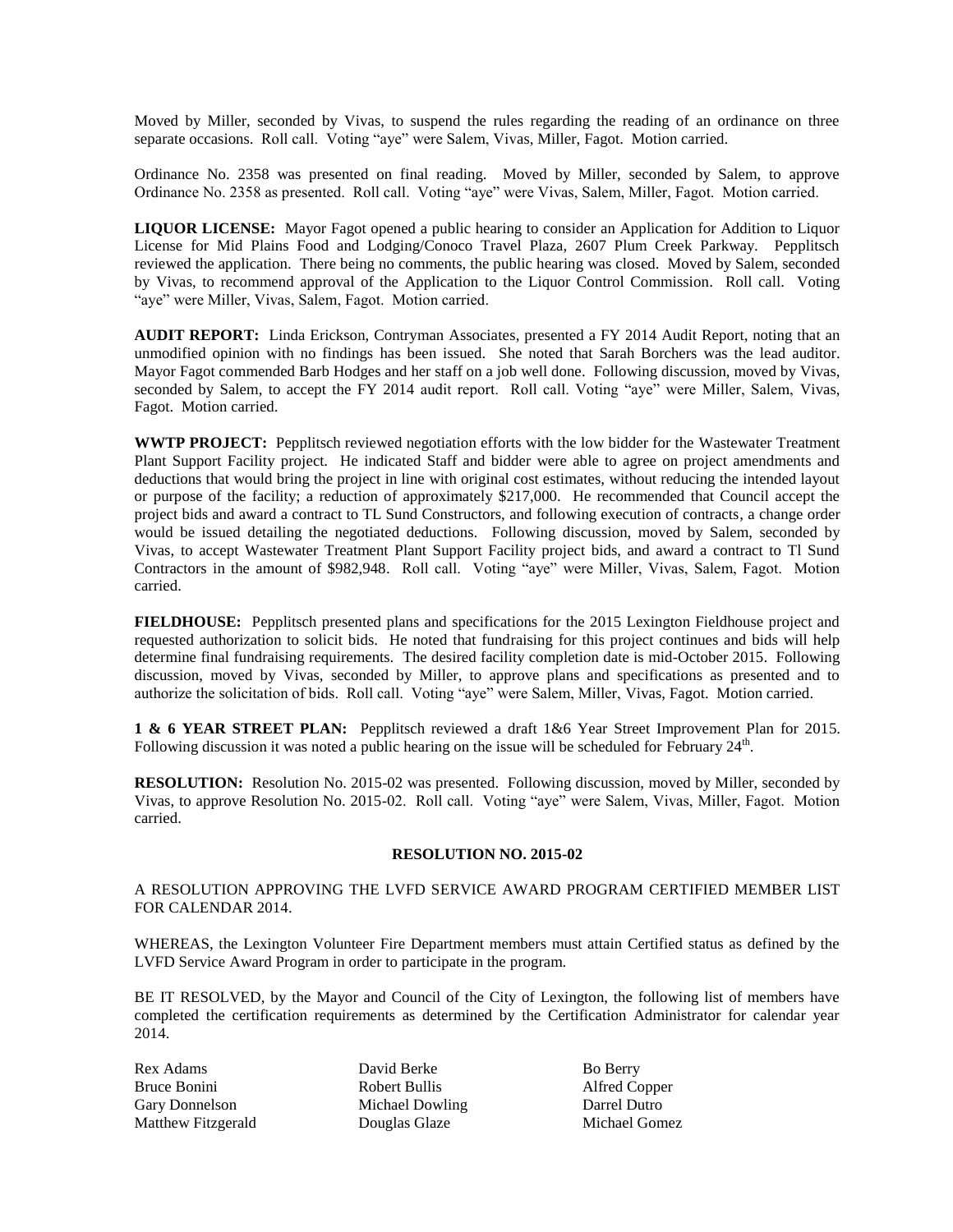| Everett Hagan        | Nick Hoendervoogt | Dahlas Holbein         |
|----------------------|-------------------|------------------------|
| Dale Holbein         | Kent Jergensen    | Richard Klauz          |
| <b>Tracy Lauby</b>   | James Linch       | Michael Maguire        |
| Mike Maloley         | Robert Martin     | <b>Troy Moore</b>      |
| Lance Olsen          | Eldon Peck        | <b>Chad Reutlinger</b> |
| Roger Reutlinger     | Jon Robles        | Kerry Teetor           |
| <b>Blake Thorell</b> | Eldon Wheeler     | <b>Brad Worthing</b>   |
| David Zlatkovsky     | Frank Zlatkovsky  |                        |

#### **Passed and Approved this 10th day of February 2015.**

**RESOLUTION:** Resolution No. 2015-03 was presented. Following discussion, moved by Miller, seconded by Salem, to approve Resolution No. 2015-03. Roll call. Voting "aye" were Vivas, Salem, Miller, Fagot. Motion carried.

## **RESOLUTION No. 2015-03**

#### A RESOLUTION SETTING CITY CEMETERY FEES

WHEREAS, it is necessary to revise the City Cemetery Fees.

BE IT, THEREFORE, RESOLVED, that the following schedule of fees for City of Lexington cemeteries shall be applicable immediately upon adoption of the Resolution:

GREENWOOD – North Taft Street

Full (1) Space \$400.00 Half (1/2) Space \$200.00

EVERGREEN – East Highway 30

| Full (1) Space     | \$200.00 |
|--------------------|----------|
| Half $(1/2)$ Space | \$100.00 |

GRAVE OPEN / CLOSE

|                    | WEEKDAY  | <b>SATURDAY</b> | SUNDAY /HOLIDAY |
|--------------------|----------|-----------------|-----------------|
| Full (1) Space     | \$400.00 | \$550.00        | \$700.00        |
| Half $(1/2)$ Space | \$300.00 | \$450.00        | \$600.00        |

DISINTERMENT

Full (1) Space \$700.00 Half (1/2) Space \$600.00

#### **PASSED AND APPROVED this 10th day of February, 2015**

**MEETING DATE:** Moved by Miller, seconded by Vivas, to set Saturday, February 28, 2015, at 8:00 a.m. for a Council work session. Roll call. Voting "aye" were Salem, Vivas, Miller, Fagot. Motion carried.

**ROUNDTABLE DISCUSSION:** Chief Wolf announced that Jordan Hawkins was recently hired as a police officer, bringing the police department to a full staff level.

**ADJOURNMENT:** There being no further business to come before the Council, Fagot declared the meeting adjourned.